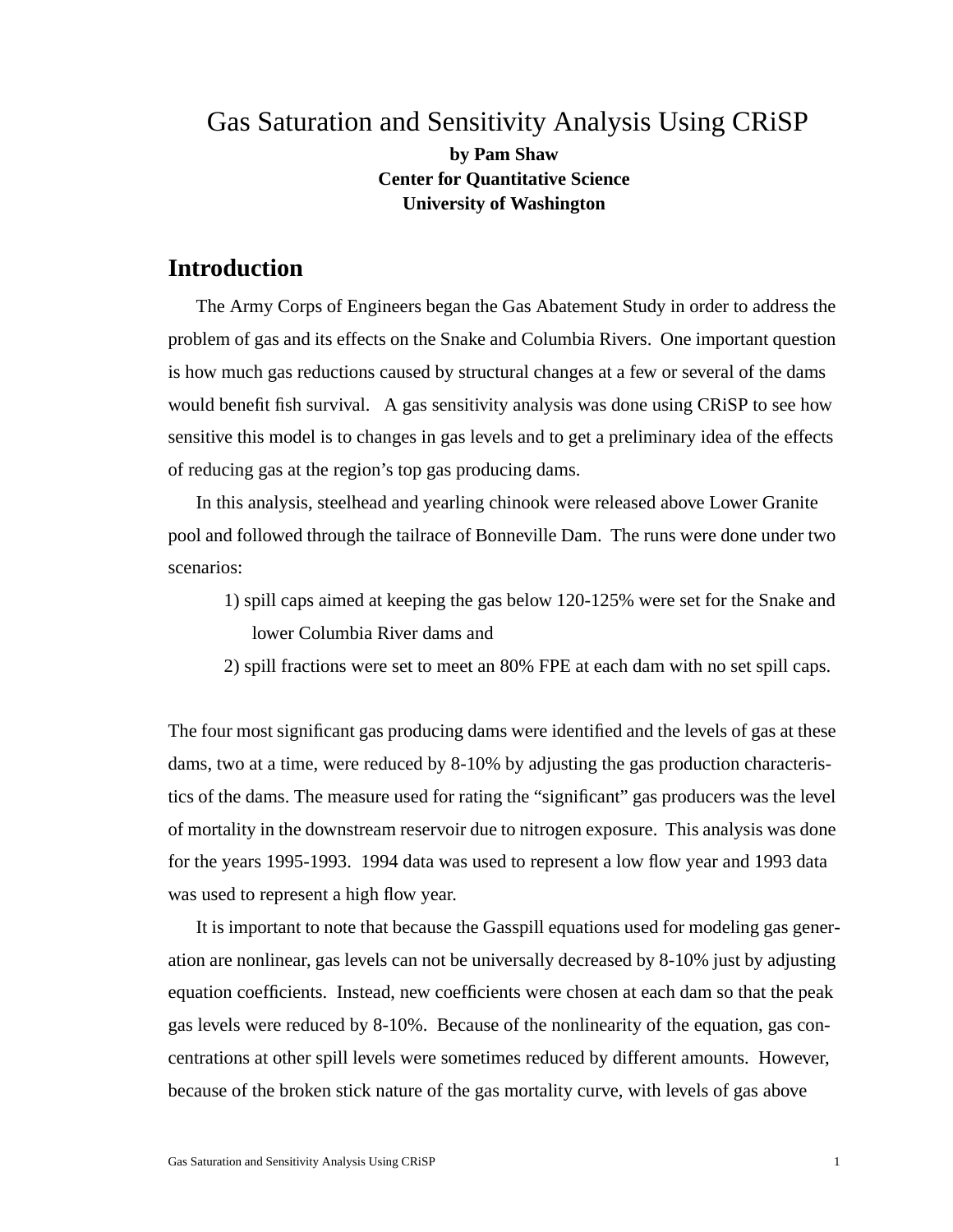120% having a much stronger mortality rate, decreases at the high levels have the largest effect and hence are the most important to decrease by the desired amount.

The broken stick mortality curve raises another issue concerning this analysis with regard to how one chooses the 4 worst dams. The dams which *generated* the most gas did not always coincide with the dams possessing the highest levels of gas *in the tailrace*. Bonneville Dam is a good example: when spilling large amounts, it increases supersaturation by about 10%, but because forebay gas levels were typically very low, the resulting gas level of the tailrace stayed under 120% saturation. Lower Monumental Dam on the other hand did not seem to increase the level of gas in the water, but forebay levels there were already elevated to about 130%. In light of this the dams were rated based on how significant an impact the gas in the downstream reservoir had on the fish, that is the worst gas producers were chosen based on which downstream reservoirs had the highest fish mortality due to nitrogen exposure.

The survival statistics presented in this report include: system survivals as the dams currently are, survivals with 2 dams' gas reduced by 10%, and survivals with 4 dams' gas reduced. These were presented for each scenerio, i.e. with spill caps and then with the 80% FPE, for the years 1993-1995, and with and without transportation. Reservoir specific mortality statistics are also given for the reservoirs immediately following the 4 dams having the biggest impact due to TDG. The reservoir specific statistics are presented for the in river fish only since transported fish are taken out of the river it is difficult to calculate the total impact of gas on these fish. A few other runs are done for comparison including: a run with 1995 conditions and the 50-year flow file from the SOR DFOP alternative and a run with Ice Harbor Dam taken out of the system.

# **CRiSP Inputs**

- 0. All runs were done with CRiSP version 1.5.3.
- I. Releases taken from SOR releases
	- A. Snake River Spring Chinook
	- B. Dworshak (Hatchery) Steelhead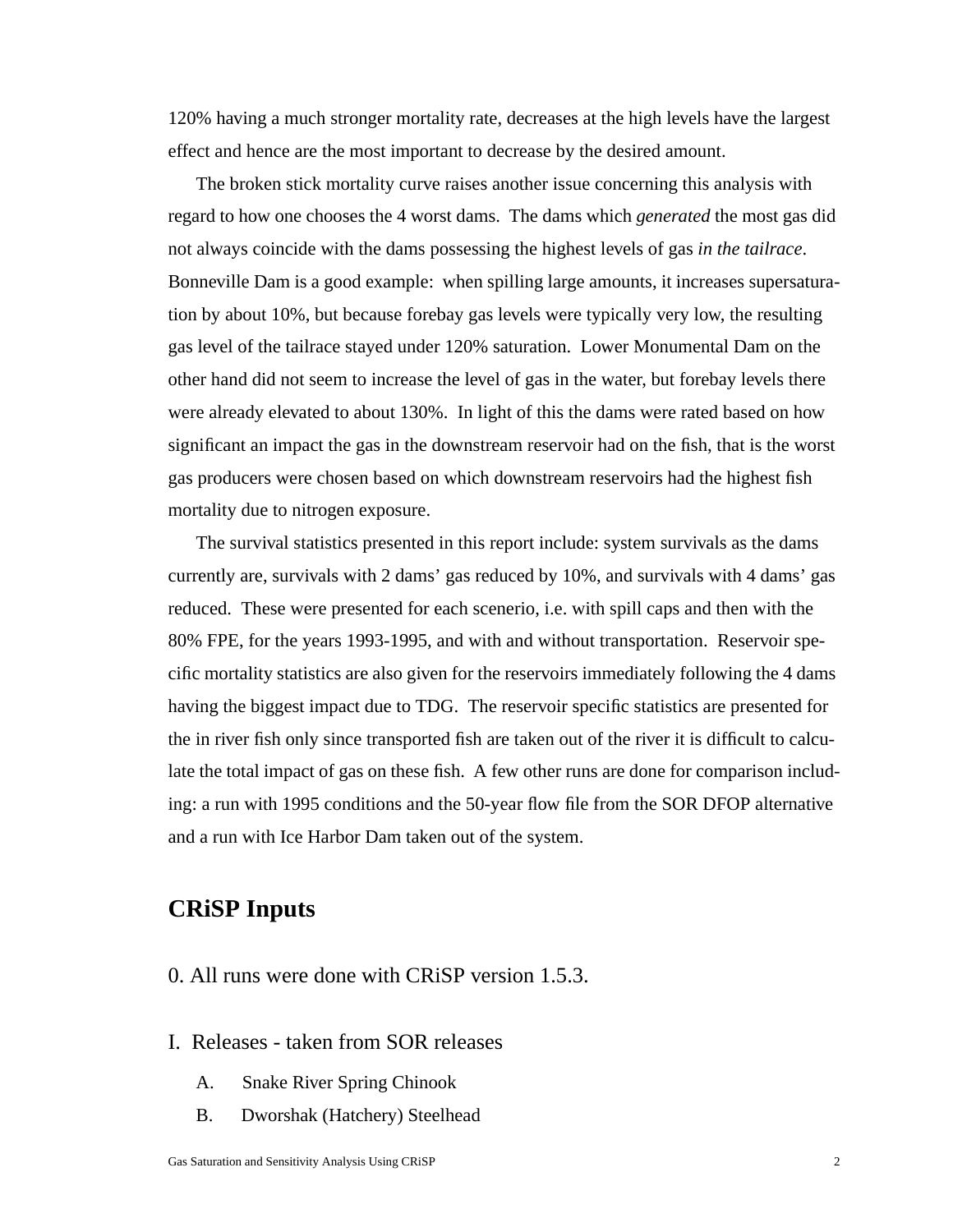These releases were along the Snake River above Lower Granite Dam and span multiple days. They are the same releases from the upper Snake as were used in the SOR runs.

| Project                  | Spill Cap (kcfs) |  |
|--------------------------|------------------|--|
| <b>BON</b>               | 85               |  |
| <b>TDA</b>               | 90               |  |
| <b>JDA</b>               | 20               |  |
| <b>MCN</b>               | 80               |  |
| <b>IHR</b>               | 25               |  |
| LMN                      | 20               |  |
| <b>LGS</b>               | 30               |  |
| <b>LGR</b>               | 40               |  |
| <b>DWK</b>               | 12               |  |
| <b>HCD</b>               | 65               |  |
| mid-Columbia<br>projects | 235              |  |

### II. Scenario 1: Spill caps

**TABLE 1. Spill Caps (kcfs) provided by Chris Pinney, COE**

Maximum spills, in kcfs, were specified for each project as given in Table 1. If requested spill fractions exceeded spill caps, spills were held to the cap.

These spill caps were chosen to keep the gas produced at these dams below 120%. Note, however, that the amount of water spilled alone cannot control the gas produced at the dams. Flow and the amount of water spilled both have a large impact on gas production. The fraction of flow spilled is a confounding factor. As the spill fraction changes the fraction of water spilled changes and hence the fraction of water that becomes supersaturated changes. Thus, gas levels will change with a fixed flow by changing the fraction of spill at a dam. Another condition affecting gas production is the amount of gas coming into the dam, which varies. It is not clear whether these spill caps were meant to apply to all conditions, ie all spill fractions, gate settings, forebay gas levels, flow conditions, etc.

The spill caps provided for this analysis were based upon the TDG from the overgeneration operation from 1993 and the Emergency Spill Operation from 1994. With CRiSP's current calibration these spill caps do not always keep the gas below 120% as was intended. This could potentially be due to one of the following reasons: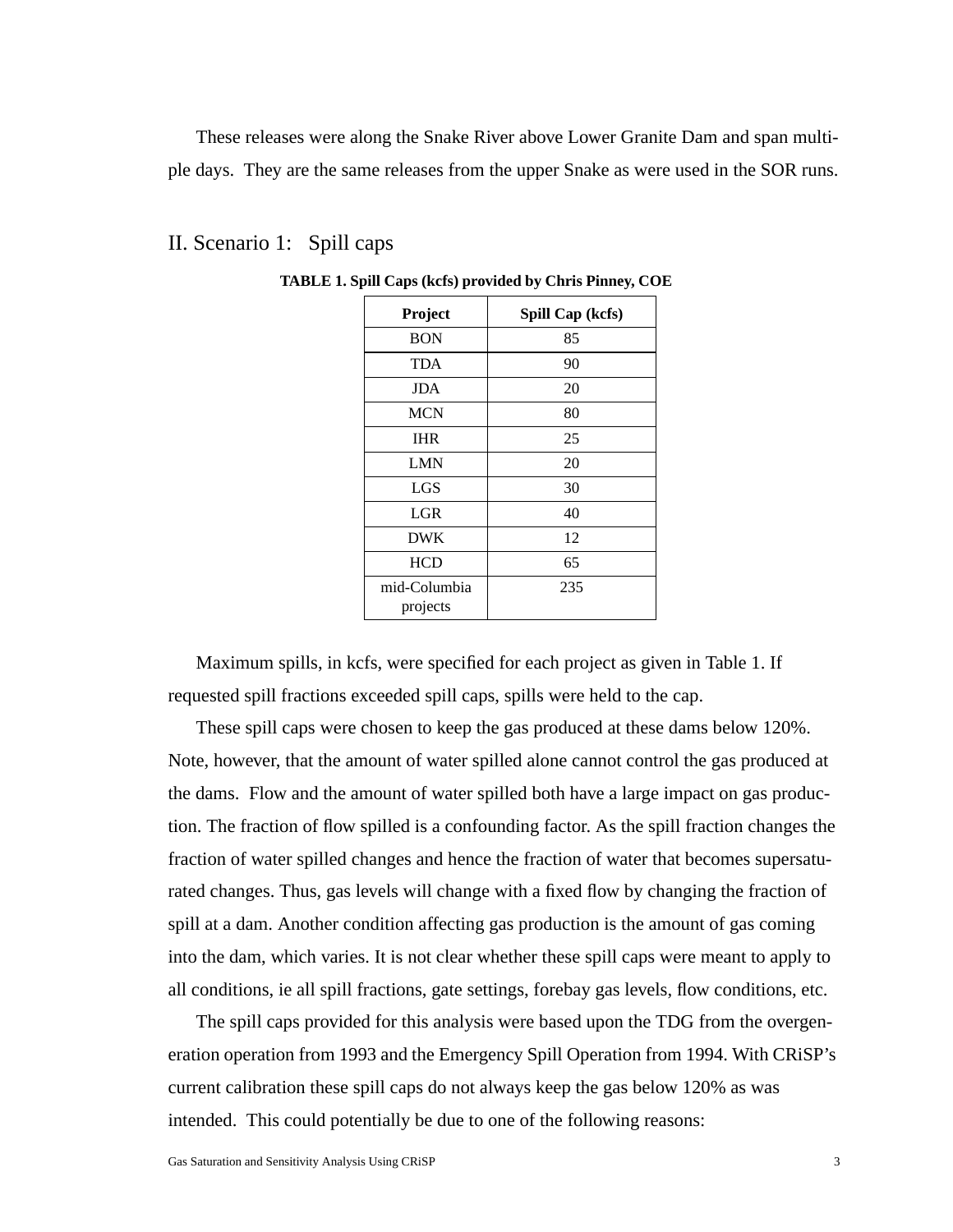1) the conditions that led to the higher levels of gas were different than those found in the spill data used to set these caps and hence the caps don't apply, or 2) the nitrogen generation function in CRiSP needs to be recalibrated.

Some evidence supporting the first reason is that in order for these spill caps to keep gas under 120% for conditions seen in 1993-1995, the gas production function in CRiSP had to be changed to significantly reduce gas. As a result overall gas levels were radically changed and hence potentially unrealistic compared to the monitoring data on TDG. The conditions under which these caps were tested need to be made explicit before an evaluation of whether CRiSP needs to be recalibrated can be made. For these reasons I left the CRiSP calibration for nitrogen generation as is and accepted that these spill caps *generally* kept spill gas below 120%.

### III. Scenario 2: 80% FPE spill fractions

Spill fractions were changed to accommodate spring chinook and steelhead during:

| April 10 (100) to June 20 (171) Along the Snake River dams |                                                               |
|------------------------------------------------------------|---------------------------------------------------------------|
|                                                            | IHR, LMN, LGO, LGR                                            |
|                                                            | April 20 (110) to June 30 (181) Along the Columbia River dams |
|                                                            | BON, TDA, JDA, MCN.                                           |

An 80% FPE ensures that at most 20% of the target stock would pass through the turbines at each project. Spill fractions guaranteeing 80% FPE were calculated for both chinook and steelhead. The maximum value of the two was then chosen to guarantee 80% for both species. Since steelhead FGE is always greater than chinook FGE, the resulting spill fractions used were those that produced 80% FPE for chinook (and higher FPE for steelhead). Both spill fractions are given in Table 2 below.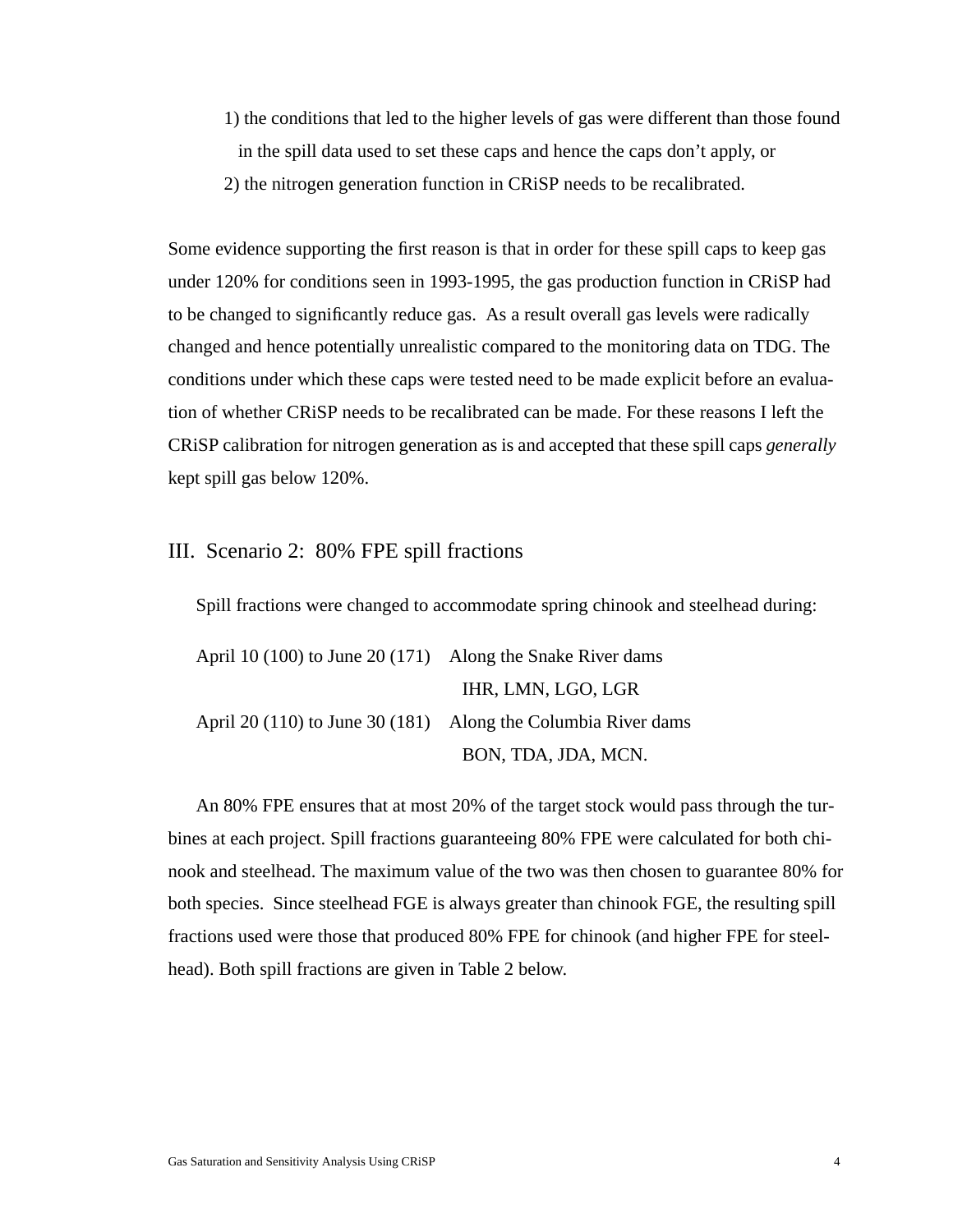| <b>Project</b> | <b>Chinook</b><br><b>FPE</b> spill | Steelhead<br><b>FPE</b> spill |
|----------------|------------------------------------|-------------------------------|
| LGR.           | 60%                                | 17%                           |
| LGS            | 61%                                |                               |
| <b>LMN</b>     | 49%                                | 38%                           |
| <b>IHR</b>     | 53%                                | 13%                           |
| <b>MCN</b>     | 58%                                | 47%                           |
| <b>JDA</b>     | 52%                                | 28%                           |
| <b>TDA</b>     | 35%                                | 34%                           |
| <b>BON</b>     | 71%                                | 43%                           |
|                |                                    |                               |

**TABLE 2. Spill fractions required to achieve 80% FPE at each project for yearling chinook and steelhead**

Note that steelhead FGE at Little Goose Dam is 81%, thus requiring no spill to achieve 80% FPE.

The formula for the spill fraction S needed to obtain a given FPE is given by:

$$
FPE = S \times E + (1 - S \times E) \times FGE
$$

where

**•**S = Spill Fraction as a percentage (e.g. 0.2)

**•**E = Spill Efficiency, assumed to be 1:1 except at TDA: E=2:1 and LMN: E=1.2:1

**•**FGE = Fish Guidance Efficiency

# **Results: Survival to Bonneville Tailrace**

The first group of tables in sections I, II, and III present the system survival through Bonneville Dam's tailrace for each species. For these tables, gas production was first reduced at the two dams with the highest mortality due to gas, and then gas was reduced at the dams with the four highest mortalities due to gas. To obtain the mortality due to gas from a dam the mortality due to gas exposure in the downstream reservoir was looked at. The dams which caused the most mortality on average over both scenarios and all three years were chosen. IHR and LGO were the top two dams. That is the MCN reservoir following IHR and LMN reservoir following LGO had the highest gas mortalities. LMN and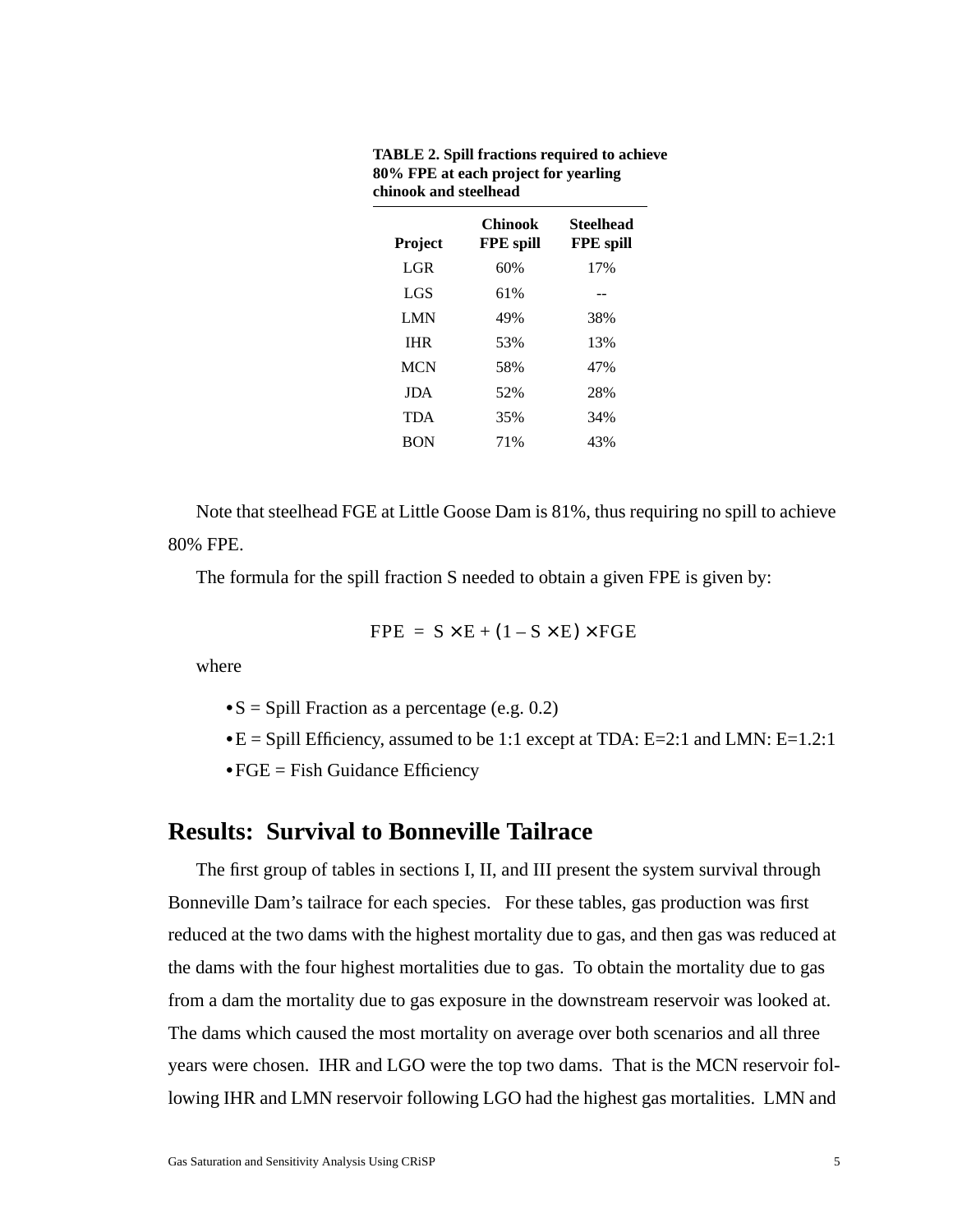MCN were the next two highest. That is IHR reservoir, following LMN, and the JDA reservoir, following MCN had the next highest mortalities due to gas exposure.

Sections I and II present the results for the spill cap runs and 80% FPE runs respectively. Section III presents an example of what happens to the system if gas is reduced by 5% instead of 10%.

## I. Spill Cap Runs

**TABLE 3. Chinook Survival (%) with % increase relative to original survival**

|             |      | <b>Original System</b><br><b>Survival</b> | Survival after 10%<br>decrease at 2 dams | Survival after 10%<br>decrease at 4 dams |
|-------------|------|-------------------------------------------|------------------------------------------|------------------------------------------|
| In River    | 1995 | 38.1                                      | $38.3 (+0.52\%)$                         | $38.4 (+0.79%)$                          |
|             | 1994 | 27.3                                      | $28.2 (+3.3\%)$                          | $28.4 (+4.0\%)$                          |
|             | 1993 | 38.0                                      | $38.1 (+0.26%)$                          | $38.2 (+0.53%)$                          |
| w/Transport | 1995 | 64.5                                      | $64.6 (+0.16%)$                          | $64.6 (+0.16%)$                          |
|             | 1994 | 57.6                                      | 57.9 (0.52%)                             | 58.0 (0.69%)                             |
|             | 1993 | 62.4                                      | $62.4 (+0.0\%)$                          | $62.4 (+0.0\%)$                          |

**TABLE 4. Steelhead Survival (%) with % increase relative to original survival**

|                 |      | <b>Original System</b><br><b>Survival</b> | Survival after 10%<br>decrease at 2 dams | Survival after 10%<br>decrease at 4 dams |
|-----------------|------|-------------------------------------------|------------------------------------------|------------------------------------------|
| <b>In River</b> | 1995 | 30.0                                      | $30.6 (+2.0\%)$                          | $30.9 (+3.0\%)$                          |
|                 | 1994 | 16.3                                      | $17.6 (+8.0\%)$                          | $18.2 (+11.7%)$                          |
|                 | 1993 | 31.0                                      | $31.4 (+1.3%)$                           | $31.7 (+2.3%)$                           |
| w/Transport     | 1995 | 74.0                                      | 74.1 $(+0.14\%)$                         | 74.1 $(+0.14\%)$                         |
|                 | 1994 | 66.6                                      | 66.7 $(+0.15%)$                          | $66.8 (+0.30\%)$                         |
|                 | 1993 | 74.1                                      | 74.1 $(+0.0\%)$                          | $74.2 (+0.13%)$                          |

### II. 80% FPE Runs

**TABLE 5. Chinook Survival (%) with % increase relative to original survival**

|          |      | <b>Original System</b><br><b>Survival</b> | Survival after 10%<br>decrease at 2 dams | Survival after 10%<br>decrease at 4 dams |
|----------|------|-------------------------------------------|------------------------------------------|------------------------------------------|
| In River | 1995 | 33.2                                      | $38.5 (+16.0\%)$                         | $40.0 (+20.5%)$                          |
|          | 1994 | 21.9                                      | $28.1 (+28.3%)$                          | $29.3 (+33.8\%)$                         |
|          | 1993 | 30.5                                      | $35.3 (+15.7%)$                          | $37.1 (+21.6%)$                          |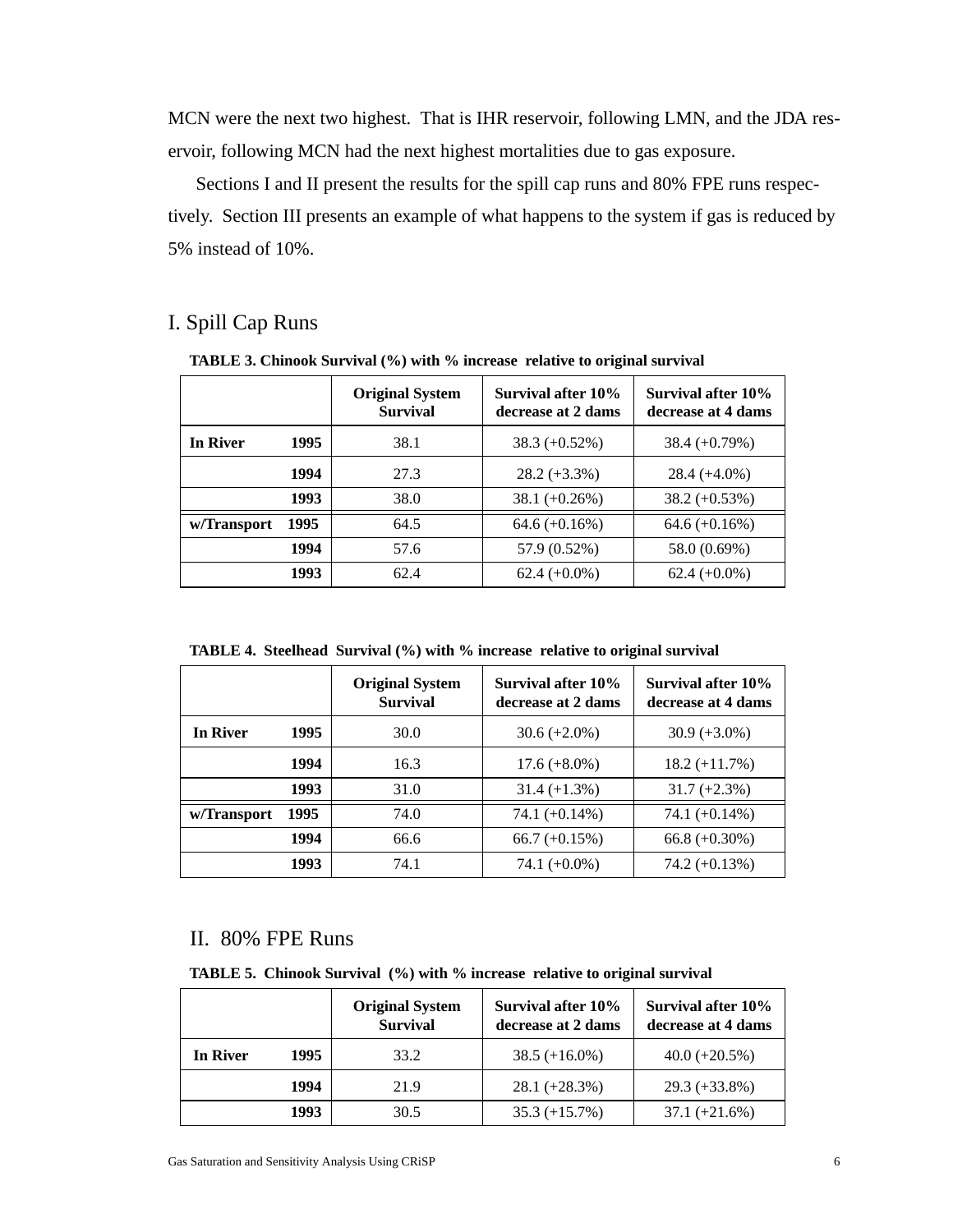|             |      | <b>Original System</b><br><b>Survival</b> | Survival after 10%<br>decrease at 2 dams | Survival after 10%<br>decrease at 4 dams |
|-------------|------|-------------------------------------------|------------------------------------------|------------------------------------------|
| In River    | 1995 | 33.2                                      | $38.5 (+16.0\%)$                         | $40.0 (+20.5%)$                          |
| w/Transport | 1995 | 50.0                                      | $53.2 (+6.4\%)$                          | $54.1 (+8.2\%)$                          |
|             | 1994 | 42.8                                      | $46.6 (+8.9\%)$                          | $47.3 (+10.5%)$                          |
|             | 1993 | 46.1                                      | $49.4 (+7.2%)$                           | $50.5 (+9.5%)$                           |

**TABLE 5. Chinook Survival (%) with % increase relative to original survival**

|  |  |  | TABLE 6. Steelhead Survival (%) with % increase relative to original survival |  |
|--|--|--|-------------------------------------------------------------------------------|--|
|--|--|--|-------------------------------------------------------------------------------|--|

|             |      | <b>Original System</b><br><b>Survival</b> | Survival after 10%<br>decrease at 2 dams | Survival after 10%<br>decrease at 4 dams |
|-------------|------|-------------------------------------------|------------------------------------------|------------------------------------------|
| In River    | 1995 | 14.3                                      | $21.7 (+34.1\%)$                         | $24.5 (+71.3%)$                          |
|             | 1994 | 6.0                                       | $12.3 (+105%)$                           | $14.4 (+140\%)$                          |
|             | 1993 | 12.1                                      | $18.9 (+56.2%)$                          | $21.7 (+79.3%)$                          |
| w/Transport | 1995 | 49.7                                      | $53.0 (+6.6%)$                           | 54.1 $(+8.8\%)$                          |
|             | 1994 | 42.3                                      | $45.7 (+8.0\%)$                          | $46.6 (+10.2%)$                          |
|             | 1993 | 48.3                                      | $51.8 (+7.3%)$                           | $53.0 (+9.7%)$                           |

## III. 5% Reduction in Gas

Because the gains in survival for the 1994 FPE runs were so high, the same runs were done with gas reduced by only 4-5% at the top worst dams. Even with the 5% decrease there is still a noticeable gain in survival for the two species. The results are listed in Table 7. A similar benefit after a 4-5% reduction in gas is also expected in the other in river 80% FPE runs where the survival exceeded 60% for the 10% gas reduction.

**TABLE 7. 1994 Steelhead and Chinook Survival (%) with % increase relative to original survival**

|                  |                 | <b>Original System</b><br><b>Survival</b> | Survival after 5%<br>decrease at 2 dams | Survival after 5%<br>decrease at 4 dams |
|------------------|-----------------|-------------------------------------------|-----------------------------------------|-----------------------------------------|
| <b>Chinook</b>   | <b>In River</b> | 21.9                                      | $24.7 (+12.8)$                          | $25.2 (+15.1\%)$                        |
|                  | w/Transport     | 42.8                                      | $44.6 (+4.2%)$                          | $44.9 (+4.9\%)$                         |
|                  |                 |                                           |                                         |                                         |
| <b>Steelhead</b> | <b>In River</b> | 6.0                                       | $8.3 (+38\%)$                           | $8.9 (+48%)$                            |
|                  | w/Transport     | 42.3                                      | $43.9 (+3.8\%)$                         | $44.1 (+4.2\%)$                         |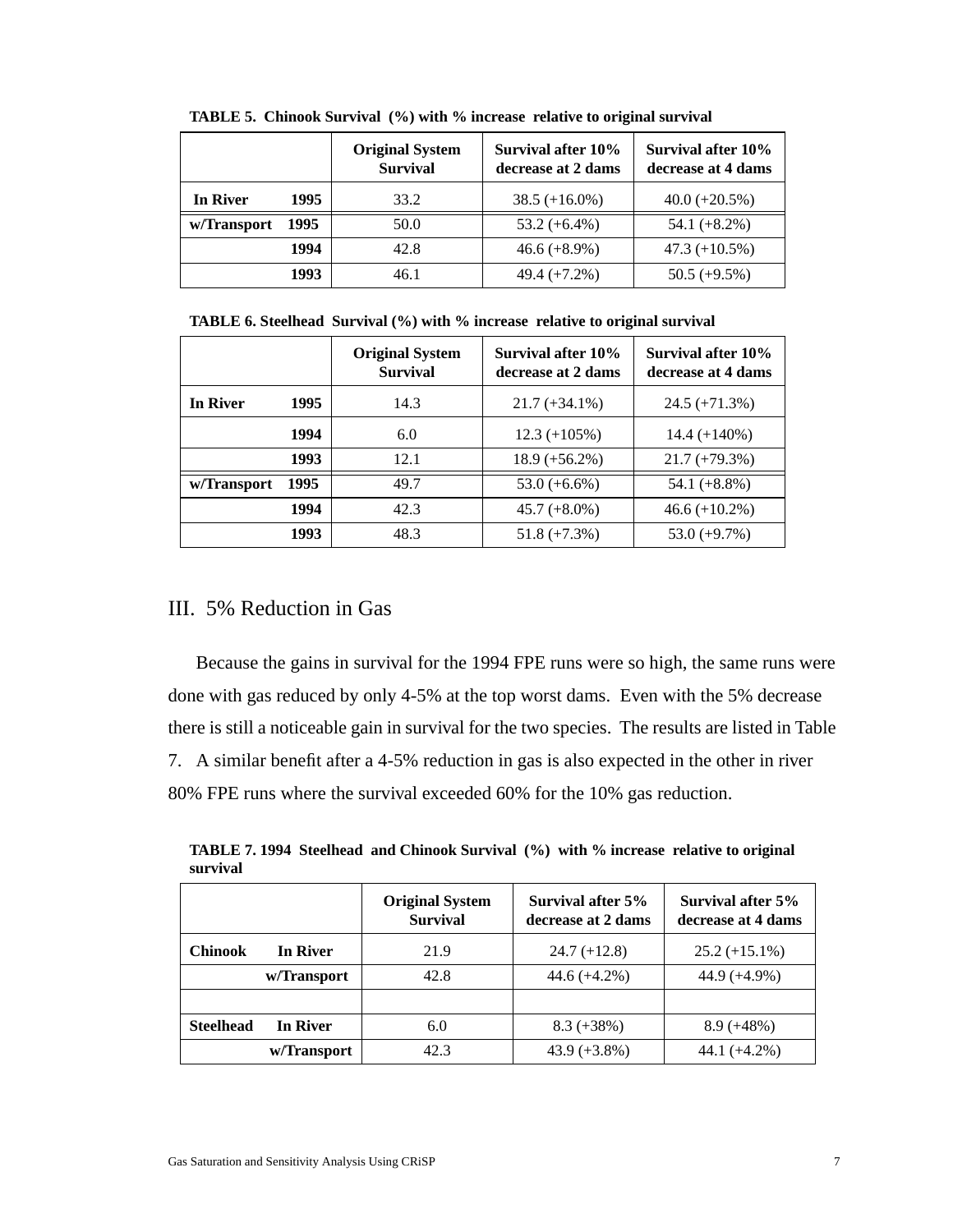## IV. Reservoir Mortality Statistics

The next group of tables presents reservoir specific mortality tables. These are presented for the reservoirs with the highest mortality rates, which as explained above are LMN, IHR, MCN, JDA. The survivals are then looked at after gas in two of these and then all four of these reservoirs is reduced. The reservoir mortality presented in these tables, as calculated in CRiSP, is caused by two things: nitrogen exposure and predation. The predation component is unchanged by changes in nitrogen levels, hence the observed decreases in mortality are due solely to the decreased levels of gas.

# A. Spill Cap Runs

|                  |      | <b>Reservoir Mortality</b><br>in Original System | <b>Reservoir Mortality</b><br>after 10% decrease<br>at 2 dams | <b>Reservoir Mortality</b><br>after 10% decrease<br>at 4 dams |
|------------------|------|--------------------------------------------------|---------------------------------------------------------------|---------------------------------------------------------------|
| <b>Chinook</b>   | 1995 | 4.97                                             | 4.87                                                          | 4.87                                                          |
|                  | 1994 | 10.18                                            | 9.47                                                          | 9.47                                                          |
|                  | 1993 | 5.35                                             | 5.31                                                          | 5.31                                                          |
| <b>Steelhead</b> | 1995 | 7.90                                             | 7.58                                                          | 7.58                                                          |
|                  | 1994 | 16.85                                            | 15.61                                                         | 15.61                                                         |
|                  | 1993 | 8.38                                             | 8.15                                                          | 8.15                                                          |

#### **TABLE 8. LMN Reservoir**

#### **TABLE 9. IHR Reservoir**

|                  |      | <b>Reservoir Mortality</b><br>in Original System | <b>Reservoir Mortality</b><br>after 10% decrease<br>at 2 dams | <b>Reservoir Mortality</b><br>after 10% decrease<br>at 4 dams |
|------------------|------|--------------------------------------------------|---------------------------------------------------------------|---------------------------------------------------------------|
| <b>Chinook</b>   | 1995 | 4.60                                             | 4.55                                                          | 4.54                                                          |
|                  | 1994 | 7.85                                             | 7.37                                                          | 7.14                                                          |
|                  | 1993 | 4.78                                             | 4.76                                                          | 4.74                                                          |
| <b>Steelhead</b> | 1995 | 7.55                                             | 7.29                                                          | 7.23                                                          |
|                  | 1994 | 16.21                                            | 15.12                                                         | 14.50                                                         |
|                  | 1993 | 8.37                                             | 8.17                                                          | 8.06                                                          |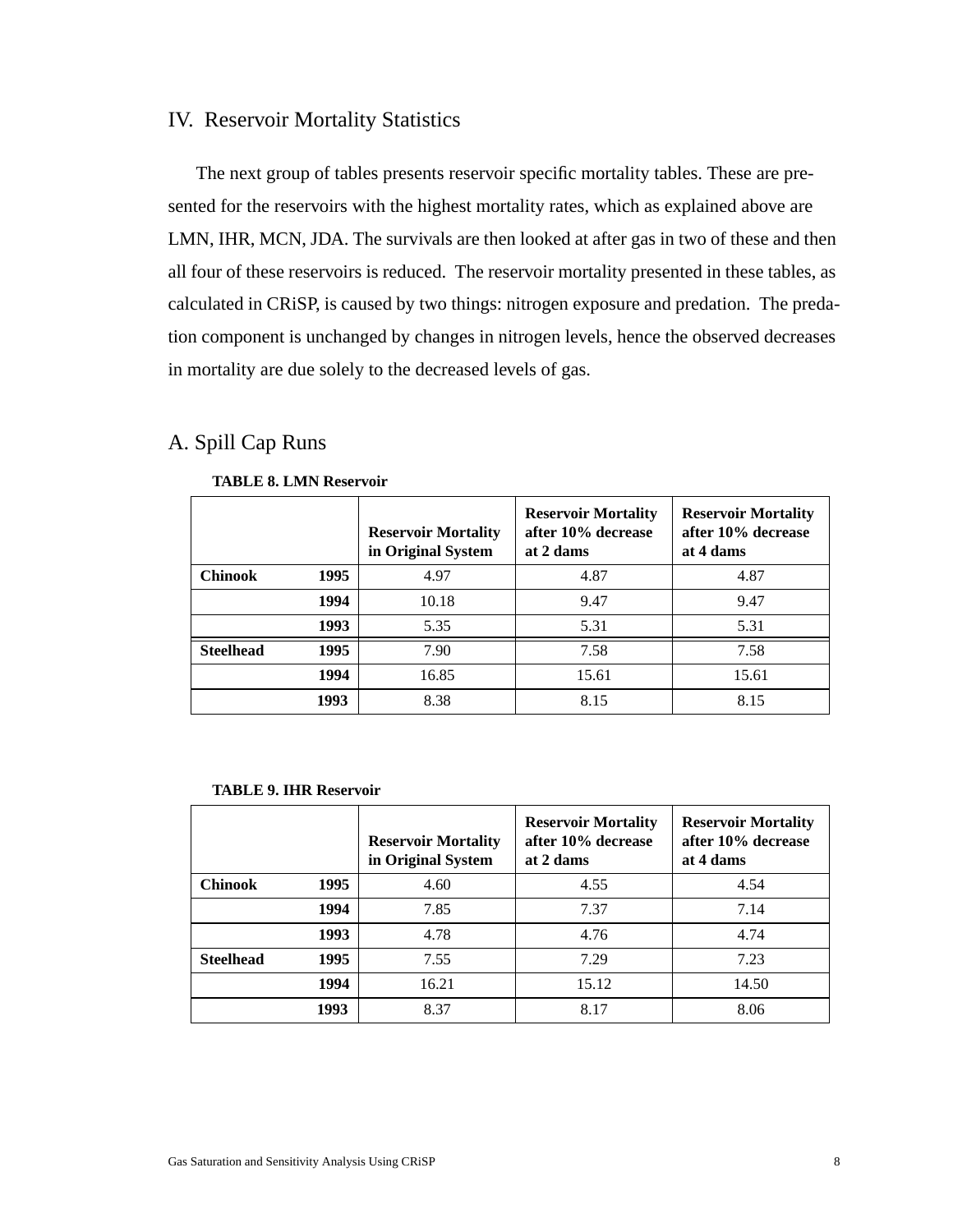### **TABLE 10. MCN Reservoir**

|                  |      | <b>Reservoir Mortality</b><br>in Original System | <b>Reservoir Mortality</b><br>after 10% decrease<br>at 2 dams | <b>Reservoir Mortality</b><br>after 10% decrease<br>at 4 dams |
|------------------|------|--------------------------------------------------|---------------------------------------------------------------|---------------------------------------------------------------|
| Chinook          | 1995 | 5.55                                             | 5.28                                                          | 5.24                                                          |
|                  | 1994 | 9.29                                             | 7.54                                                          | 7.11                                                          |
|                  | 1993 | 5.22                                             | 5.10                                                          | 5.06                                                          |
| <b>Steelhead</b> | 1995 | 10.34                                            | 9.55                                                          | 9.45                                                          |
|                  | 1994 | 19.62                                            | 15.83                                                         | 14.79                                                         |
|                  | 1993 | 10.03                                            | 9.48                                                          | 4.39                                                          |

### **TABLE 11. JDA Reservoir**

|                  |      | <b>Reservoir Mortality</b><br>in Original System | <b>Reservoir Mortality</b><br>after 10% decrease<br>at 2 dams | <b>Reservoir Mortality</b><br>after 10% decrease<br>at 4 dams |
|------------------|------|--------------------------------------------------|---------------------------------------------------------------|---------------------------------------------------------------|
| <b>Chinook</b>   | 1995 | 7.49                                             | 7.45                                                          | 7.41                                                          |
|                  | 1994 | 8.94                                             | 8.90                                                          | 8.83                                                          |
|                  | 1993 | 6.57                                             | 6.55                                                          | 6.51                                                          |
| <b>Steelhead</b> | 1995 | 16.74                                            | 16.49                                                         | 16.00                                                         |
|                  | 1994 | 21.27                                            | 20.98                                                         | 20.26                                                         |
|                  | 1993 | 14.09                                            | 13.90                                                         | 13.47                                                         |

# B. 80% FPE Runs

#### **TABLE 12. LMN Reservoir**

|                  |      | <b>Reservoir Mortality</b><br>in Original System | <b>Reservoir Mortality</b><br>after 10% decrease<br>at 2 dams | <b>Reservoir Mortality</b><br>after 10% decrease<br>at 4 dams |
|------------------|------|--------------------------------------------------|---------------------------------------------------------------|---------------------------------------------------------------|
| <b>Chinook</b>   | 1995 | 10.2                                             | 7.6                                                           | 7.6                                                           |
|                  | 1994 | 18.10                                            | 12.9                                                          | 12.9                                                          |
|                  | 1993 | 11.26                                            | 8.8                                                           | 8.8                                                           |
| <b>Steelhead</b> | 1995 | 22.6                                             | 16.3                                                          | 16.3                                                          |
|                  | 1994 | 37.0                                             | 26.1                                                          | 26.1                                                          |
|                  | 1993 | 24.4                                             | 18.01                                                         | 18.01                                                         |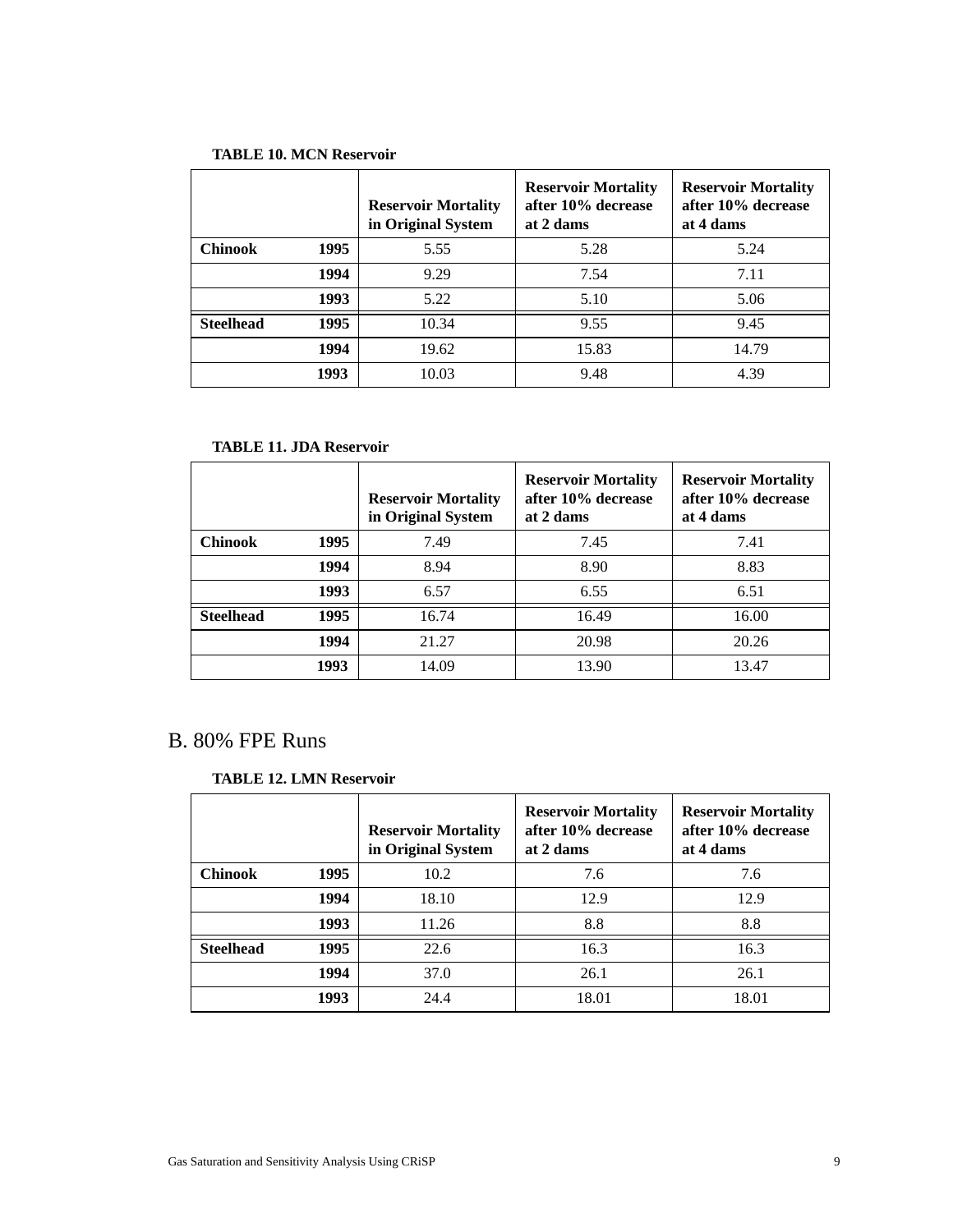|                  |      | <b>Reservoir Mortality</b><br>in Original System | <b>Reservoir Mortality</b><br>after 10% decrease<br>at 2 dams | <b>Reservoir Mortality</b><br>after 10% decrease<br>at 4 dams |
|------------------|------|--------------------------------------------------|---------------------------------------------------------------|---------------------------------------------------------------|
| <b>Chinook</b>   | 1995 | 10.6                                             | 7.9                                                           | 6.3                                                           |
|                  | 1994 | 15.1                                             | 10.5                                                          | 8.4                                                           |
|                  | 1993 | 12.78                                            | 10.23                                                         | 8.5                                                           |
| <b>Steelhead</b> | 1995 | 23.6                                             | 17.5                                                          | 13.5                                                          |
|                  | 1994 | 36.1                                             | 25.4                                                          | 19.5                                                          |
|                  | 1993 | 28.05                                            | 21.81                                                         | 17.64                                                         |

### **TABLE 14. MCN Reservoir**

|                  |      | <b>Reservoir Mortality</b><br>in Original System | <b>Reservoir Mortality</b><br>after 10% decrease<br>at 2 dams | <b>Reservoir Mortality</b><br>after 10% decrease<br>at 4 dams |
|------------------|------|--------------------------------------------------|---------------------------------------------------------------|---------------------------------------------------------------|
| <b>Chinook</b>   | 1995 | 16.2                                             | 8.6                                                           | 7.1                                                           |
|                  | 1994 | 20.9                                             | 9.7                                                           | 7.9                                                           |
|                  | 1993 | 19.47                                            | 12.12                                                         | 10.10                                                         |
| <b>Steelhead</b> | 1995 | 38.0                                             | 20.0                                                          | 15.6                                                          |
|                  | 1994 | 48.7                                             | 23.2                                                          | 18.0                                                          |
|                  | 1993 | 43.50                                            | 26.5                                                          | 21.6                                                          |

#### **TABLE 15. JDA Reservoir**

|                  |      | <b>Reservoir Mortality</b><br>in Original System | <b>Reservoir Mortality</b><br>after 10% decrease<br>at 2 dams | <b>Reservoir Mortality</b><br>after 10% decrease<br>at 4 dams |
|------------------|------|--------------------------------------------------|---------------------------------------------------------------|---------------------------------------------------------------|
| <b>Chinook</b>   | 1995 | 7.8                                              | 7.7                                                           | 7.5                                                           |
|                  | 1994 | 9.1                                              | 9.0                                                           | 8.9                                                           |
|                  | 1993 | 7.24                                             | 7.04                                                          | 6.8                                                           |
| <b>Steelhead</b> | 1995 | 18.7                                             | 18.1                                                          | 17.1                                                          |
|                  | 1994 | 22.2                                             | 21.7                                                          | 20.6                                                          |
|                  | 1993 | 17.15                                            | 16.4                                                          | 15.4                                                          |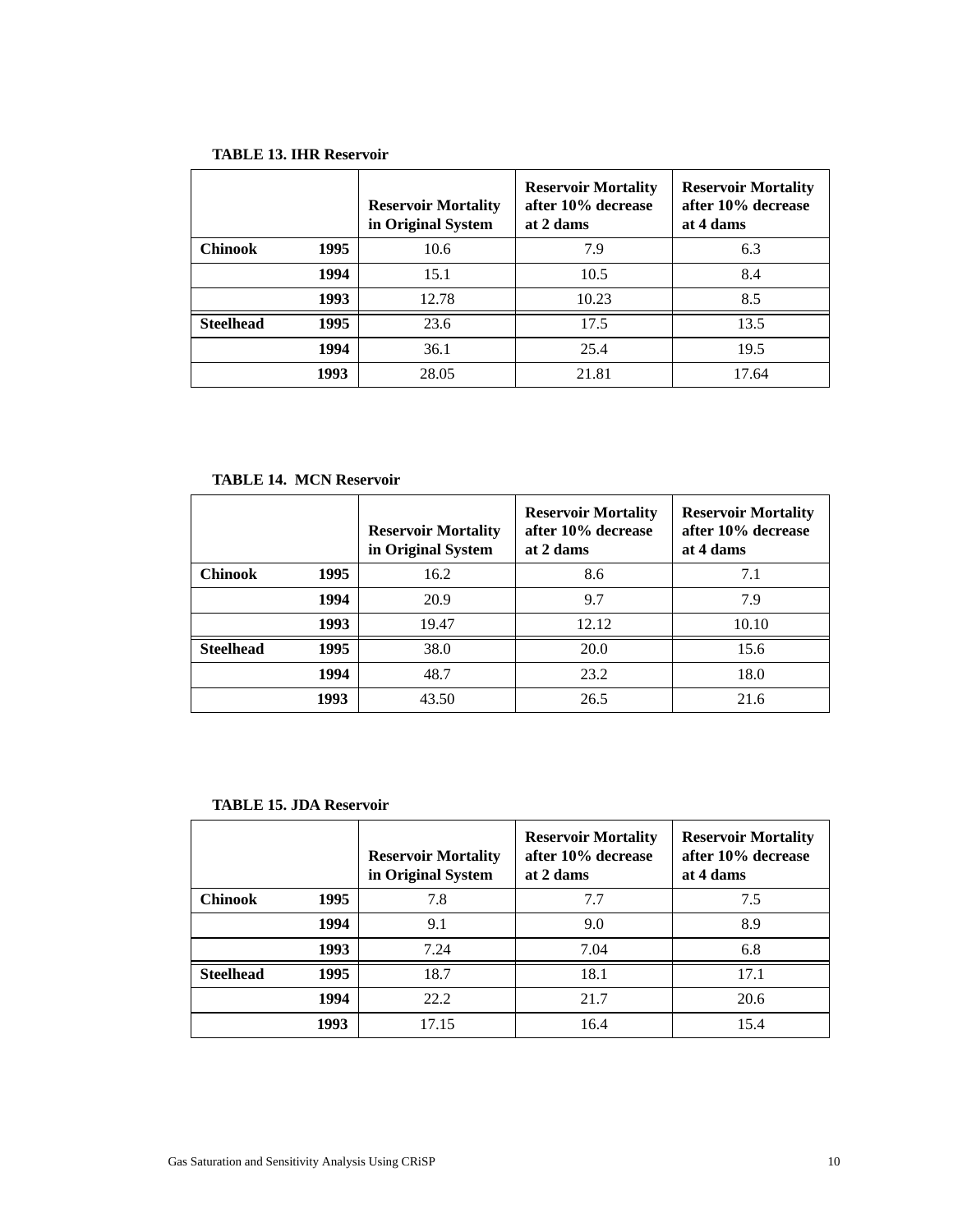### V. No Ice Harbor

Ice Harbor Dam had the largest mortality due to gas exposure in the downstream reservoir, thus to see exactly how much effect Ice Harbor has on fish mortality all mortalities attributed to this dam were zeroed out in the model. Hence the mortality due to dam passage at Ice Harbor was zeroed out and the nitrogen generation function was also set to zero. The results in Table 16 shows the system survivals as the rivers currently are as compared to those with Ice Harbor taken out of the system.

| original survival)    |      |                                           |                                       |
|-----------------------|------|-------------------------------------------|---------------------------------------|
| <b>Chinook</b>        |      | <b>Original System</b><br><b>Survival</b> | <b>System Survival</b><br>without IHR |
| In River              | 1995 | 33.2                                      | 39.3 $(+18.4\%)$                      |
|                       | 1994 | 21.9                                      | $26.8 (+22.4\%)$                      |
|                       | 1993 | 30.5                                      | $37.9 (+24.26%)$                      |
| <b>With Transport</b> | 1995 | 50.0                                      | $50.9 (+1.8\%)$                       |
|                       | 1994 | 42.8                                      | $45.5 (+6.3%)$                        |
|                       | 1993 | 46.1                                      | $53.4 (+15.8%)$                       |

**TABLE 16. Chinook Survival to Bonneville Tailrace with and without dam passage mortality and gas production zeroed out at Ice Harbor Dam (with % increase relative to original survival)**

**TABLE 17. Steelhead Survival to Bonneville Tailrace with and without dam passage mortality and gas production zeroed out at Ice Harbor Dam (with % increase relative to original survival)**

| <b>Steelhead</b>      |      | <b>Original System</b><br><b>Survival</b> | <b>System Survival</b><br>without IHR |
|-----------------------|------|-------------------------------------------|---------------------------------------|
| <b>In River</b>       | 1995 | 14.3                                      | $22.1 (+54.55%)$                      |
|                       | 1994 | 6.0                                       | $10.3 (+71.67%)$                      |
|                       | 1993 | 12.1                                      | $21.0 (+73.6%)$                       |
| <b>With Transport</b> | 1995 | 49.7                                      | 52.6 $(+5.8\%)$                       |
|                       | 1994 | 42.3                                      | $44.4 (+5.0\%)$                       |
|                       | 1993 | 48.3                                      | $52.2 (+8.1\%)$                       |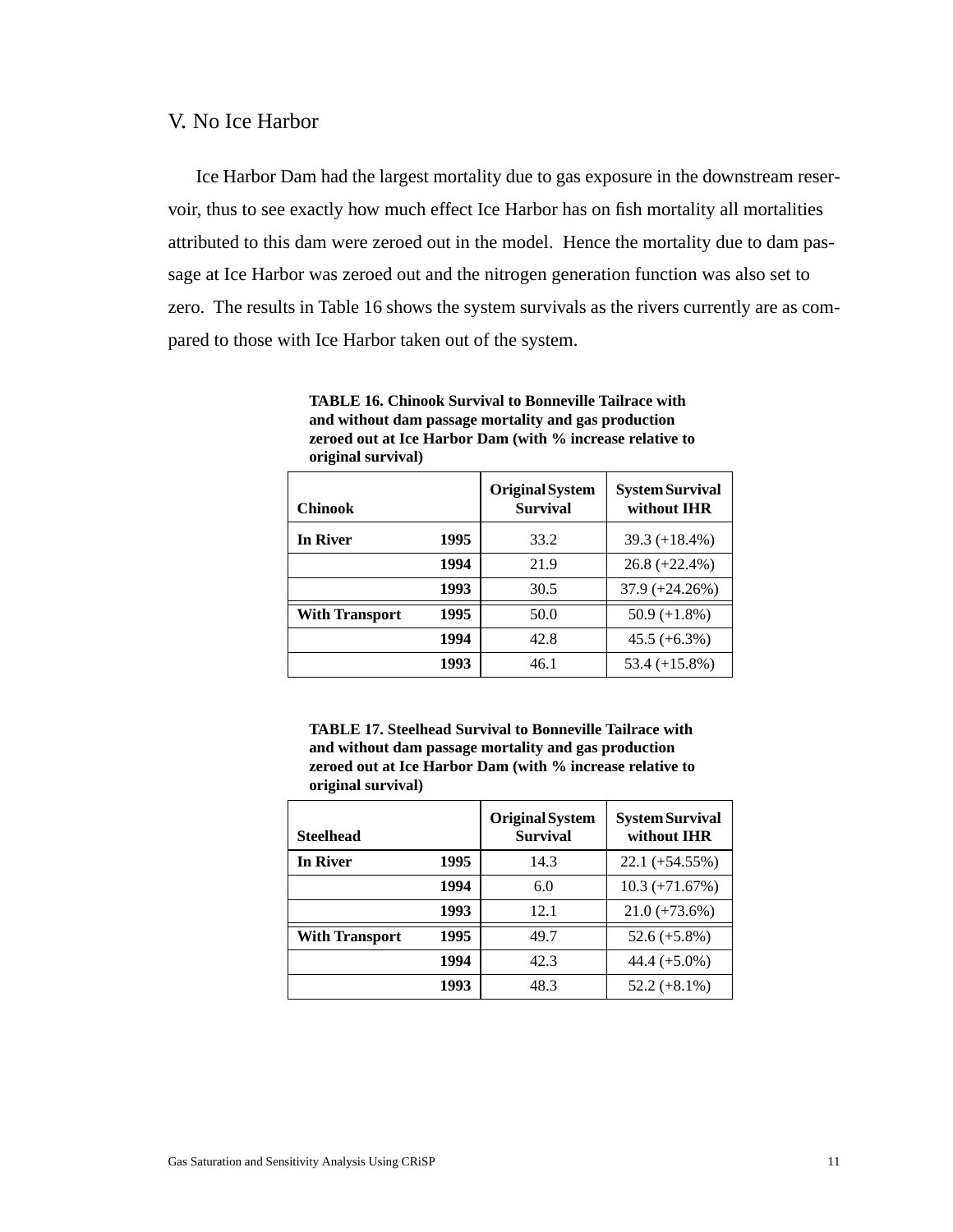### VI. Monte Carlo Runs

CRiSP in monte carlo mode will produce a mean survival over multiple scenarios. The following table gives the mean survival and standard deviation for runs done over a 50 year flow archive. All other settings were done in accordance with 1995 conditions.

|                                | <b>System Survival (with SD)</b> |
|--------------------------------|----------------------------------|
| <b>Chinook</b><br>w/spill caps | 38.07 (1.43)                     |
| 80% FPE                        | 44.62 (2.12)                     |
|                                |                                  |
| Steelhead w/spill caps         | 33.51 (2.73)                     |
| 80% FPE                        | 36.22 (3.49)                     |

**TABLE 18. In River Survival to the Bonneville Tailrace under 1995 conditions and the 50 year flow archive from the SOR DFOP alternative.**

# **Observations**

Decreasing TDG at the upstream dams as well as decreasing it at the dams with high TDG levels had the largest effect on survival. Decreasing gas at LGO and IHR were most effective in decreasing system mortality. Of the two schemes: 1) setting spill fractions to obtain an 80% FPE and 2) setting spill caps to limit gas production, the runs with the spill caps generated higher survivals. The runs without spill caps in turn gained the most from gas reduction at the two worst and four worst dams. Also of note is that survivals during the low flow year 1994 were lower than those in the high flow year 1993, and the relative increases in survival for 1994 were also higher than that for other years. A possible explanation for the larger benefit during a low flow year is that the river and hence the fish are moving slower thus increasing the fish's exposure time to higher levels of nitrogen where the mortality curve is the steepest.

Generally steelhead experienced greater survival increases with gas reduction at the worst dams. The most dramatic run was during the low flow year 1994 where the steelhead survival rates more than doubled when the gas levels were reduced by 10% at the two worst and four worst dams. For this run chinook had a 34% increase after gas was reduced at the 4 worst dams. For the high flow year 1993 the FPE runs also showed dramatic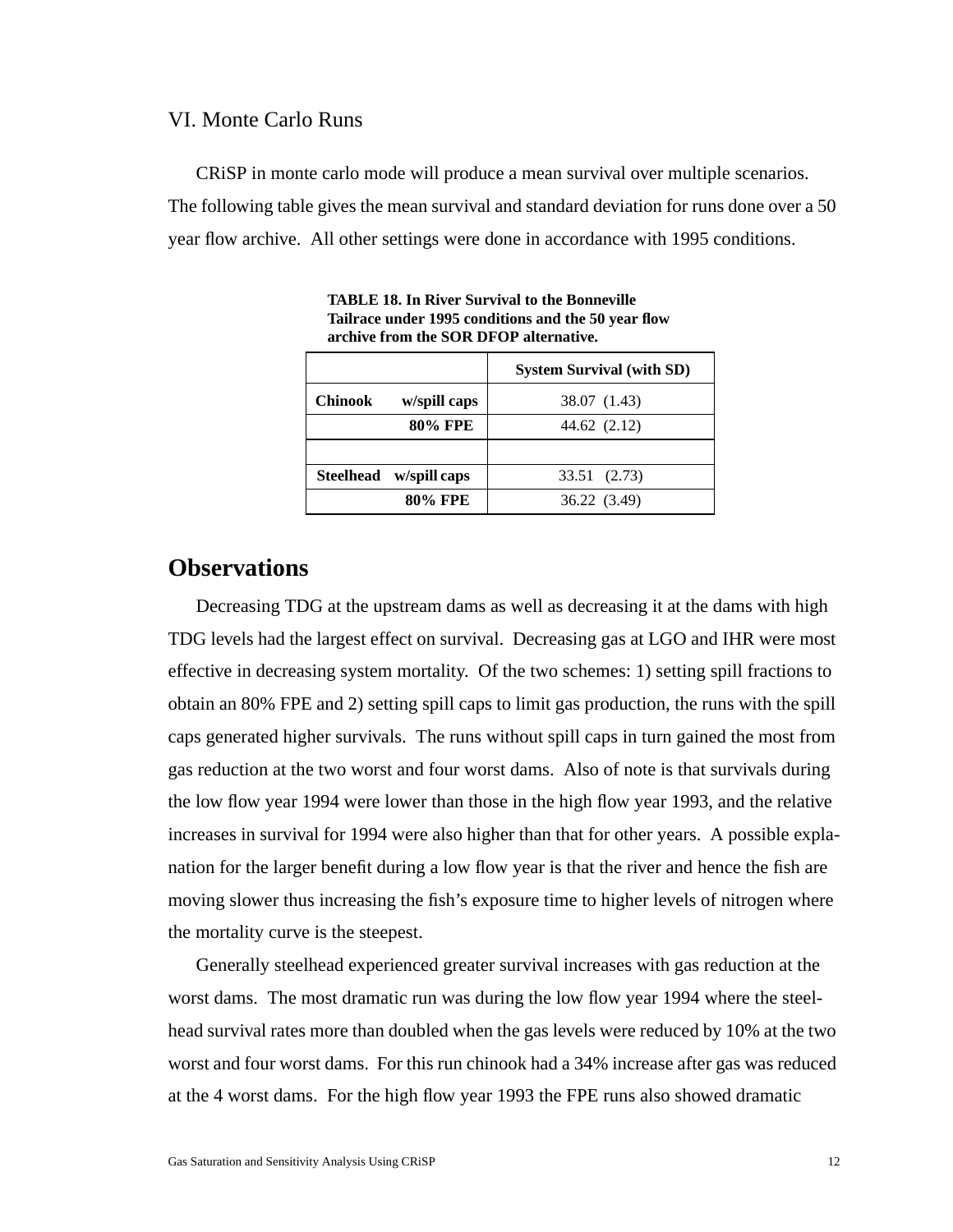increases in survival. Steelhead had a 79% increase in survival whereas the chinook had only a 22% increase. With spill cap runs the gas reduction had significantly less of an impact. This is a reflection of the fact that the spill caps were for the most part keeping gas below lethal levels. The year 1994 once again experienced the greatest increases for the scenerio. Reducing the gas at the four worst dams in this case increased the steelhead's survival by 11.7% while increasing the chinook's survival by 4.0%.

The reservoir mortality tables, Tables 8-15, show how the decreases in gas affect each reservoir separately. As with the system survivals, the runs without spill caps showed the greater decreases in mortality. However in McNary's reservoir, there was a significant impact in further decreasing the gas in both scenarios, steelhead in particular were showing consistently noticeable decreases in mortality as gas was lowered in both scenarios. Looking at the reservoir mortality tables for the 80% FPE runs, one can see that reducing the gas produced at IHR, LMN, and LGO dams decreased mortality significantly in the downstream reservoirs. Decreasing the gas produced at MCN had much less of an effect, with the reservoir mortality in JDA's reservoir staying relatively the same.

From these statistics one can see that reducing gas production at IHR had the largest predicted impact on survival in the downstream reservoir. For the FPE runs mortality in the MCN reservoir was more than halved in most cases. For this reason separate runs were done keeping IHR completely out of the system. The results of these runs are shown in Tables 16-17. Comparing these figures to those found in Tables 5-6, one can see that in many cases the runs without IHR achieved increases in survival comparable to those found in the runs where gas was reduced at multiple dams by 10%. However eliminating the mortality at IHR alone did not yield as high of increases as achieved by reducing gas at the 4 worst dams.

## **Summary**

In the above analysis, reducing gas was more important for the in-river fish. Reducing the gas at IHR had the largest improvement on fish survivals. There were significant improvement in fish survivals after a 5 or 10% reduction in gas for the 80% FPE runs for all years and species. There was only slight improvement in survivals after the 10% reductions in gas for the spill cap runs, with this improvement being more pronounced in the